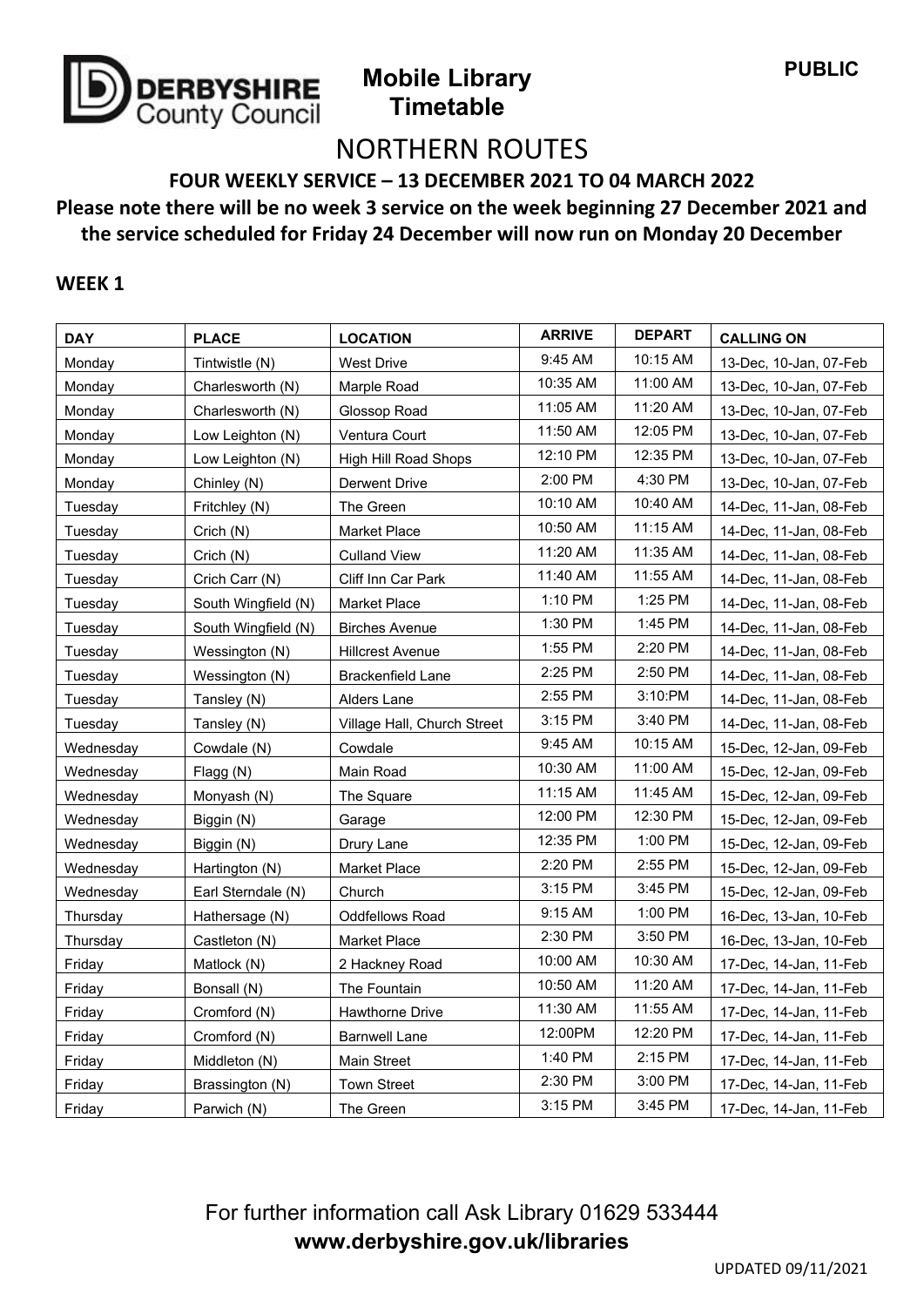

# NORTHERN ROUTES

**FOUR WEEKLY SERVICE – 13 DECEMBER 2021 TO 04 MARCH 2022**

### **Please note there will be no week 3 service on the week beginning 27 December 2021 and the service scheduled for Friday 24 December will now run on Monday 20 December**

#### **WEEK 2**

| <b>DAY</b> | <b>PLACE</b>     | <b>LOCATION</b>            | <b>ARRIVE</b> | <b>DEPART</b> | <b>CALLING ON</b>      |
|------------|------------------|----------------------------|---------------|---------------|------------------------|
| Tuesday    | Holloway (N)     | Holme Close                | 10:00 AM      | 10:25 AM      | 21-Dec, 18-Jan, 15-Feb |
| Tuesday    | Holloway (N)     | Yew Tree Inn               | 10:30 AM      | 11:00 AM      | 21-Dec, 18-Jan, 15-Feb |
| Tuesday    | Holymoorside (N) | <b>Pinfold Close</b>       | 11:30 AM      | 12:00 PM      | 21-Dec, 18-Jan, 15-Feb |
| Tuesday    | Holymoorside (N) | Village Hall/Holymoor Road | 12:05 PM      | 12:30 PM      | 21-Dec, 18-Jan, 15-Feb |
| Tuesday    | Hasland (N)      | Eastwood Park Drive        | 1:50 PM       | 3:20 PM       | 21-Dec, 18-Jan, 15-Feb |
| Tuesday    | Hady (N)         | Hady Hill                  | 3:30 PM       | 4:00 PM       | 21-Dec, 18-Jan, 15-Feb |
| Tuesday    | Hady (N)         | Hady Lane                  | 4:05 PM       | 4:20 PM       | 21-Dec, 18-Jan, 15-Feb |
| Wednesday  | Eyam $(N)$       | Car Park                   | 10:00 AM      | 10:25 AM      | 22-Dec, 19-Jan, 16-Feb |
| Wednesday  | Eyam $(N)$       | The Square                 | 10:30 AM      | 11:00 AM      | 22-Dec, 19-Jan, 16-Feb |
| Wednesday  | Baslow (N)       | <b>Church View Drive</b>   | 11:10 AM      | 11:40 AM      | 22-Dec, 19-Jan, 16-Feb |
| Wednesday  | Baslow (N)       | Village Hall               | 11:45 AM      | 12:10 PM      | 22-Dec, 19-Jan, 16-Feb |
| Wednesday  | Grindleford (N)  | Mount Pleasant             | 1:25 PM       | 1:50 PM       | 22-Dec, 19-Jan, 16-Feb |
| Wednesday  | Grindleford (N)  | Sir William                | 1:55 PM       | 2:25 PM       | 22-Dec, 19-Jan, 16-Feb |
| Wednesday  | Buxton Park (N)  | Alder Grove                | 3:10 PM       | 3:35 PM       | 22-Dec, 19-Jan, 16-Feb |
| Wednesday  | Buxton Park (N)  | Park Road                  | 3:40 PM       | 4:05 PM       | 22-Dec, 19-Jan, 16-Feb |
| Thursday   | Bamford (N)      | Fair View, Main Road       | 10:00:AM      | 10:30 AM      | 23-Dec, 20-Jan, 17-Feb |
| Thursday   | Bamford (N)      | <b>Brentwood Road</b>      | 10:35 AM      | 11:05 AM      | 23-Dec, 20-Jan, 17-Feb |
| Thursday   | Bamford (N)      | Angler's Rest              | 11:10AM       | 11:45 AM      | 23-Dec, 20-Jan, 17-Feb |
| Thursday   | Thornhill (N)    | Nicholas Hall              | 1:05 PM       | 1:35 PM       | 23-Dec, 20-Jan, 17-Feb |
| Thursday   | Edale (N)        | Car Park                   | 2:05 PM       | 2:35 PM       | 23-Dec, 20-Jan, 17-Feb |
| Thursday   | Hope (N)         | <b>Eccles Close</b>        | 2:50 PM       | 3:20 PM       | 23-Dec, 20-Jan, 17-Feb |
| Thursday   | Hope (N)         | Village Car Park           | 3:25 PM       | 4:05 PM       | 23-Dec, 20-Jan, 17-Feb |
| Friday     | Winster (N)      | Post Office                | 9:30 AM       | 10:00 AM      | 20-Dec, 21-Jan, 18-Feb |
| Friday     | Elton (N)        | Duke of York               | 10:10 AM      | 10:40 AM      | 20-Dec, 21-Jan, 18-Feb |
| Friday     | Birchover (N)    | Red Lion                   | 10:55 AM      | 11:20 AM      | 20-Dec, 21-Jan, 18-Feb |
| Friday     | Darley Dale (N)  | Methodist Church Car Park  | 1:00 PM       | 2:50 PM       | 20-Dec, 21-Jan, 18-Feb |
| Friday     | Youlgreave (N)   | Holywell Lane              | 3:15 PM       | 3:35 PM       | 20-Dec, 21-Jan, 18-Feb |
| Friday     | Youlgreave (N)   | Grove Place                | 3:40 PM       | 4:00 PM       | 20-Dec, 21-Jan, 18-Feb |

## For further information call Ask Library 01629 533444 **www.derbyshire.gov.uk/libraries**

UPDATED 09/11/2021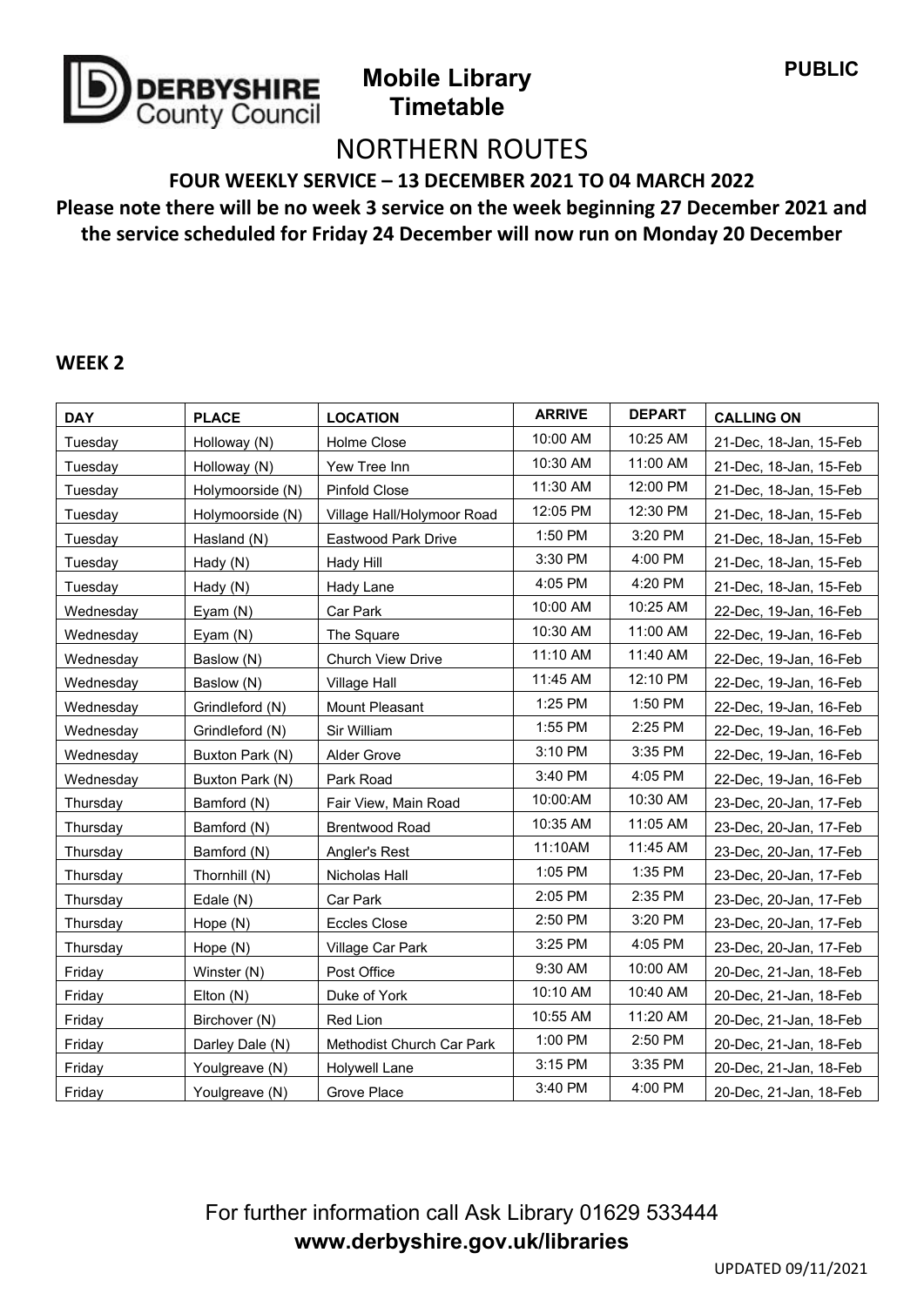

# NORTHERN ROUTES

**FOUR WEEKLY SERVICE – 13 DECEMBER 2021 TO 04 MARCH 2022**

### **Please note there will be no week 3 service on the week beginning 27 December 2021 and the service scheduled for Friday 24 December will now run on Monday 20 December**

#### **WEEK 3**

| <b>DAY</b> | <b>PLACE</b>        | <b>LOCATION</b>                      | <b>ARRIVE</b> | <b>DEPART</b> | <b>CALLING ON</b> |
|------------|---------------------|--------------------------------------|---------------|---------------|-------------------|
| Monday     | Holmsfield (N)      | 6 Park Rise                          | 10:25 AM      | 10:50 AM      | 24-Jan, 21-Feb    |
| Monday     | Ridgeway (N)        | Lowfield Avenue                      | 11:10 AM      | 11:30 AM      | 24-Jan, 21-Feb    |
| Monday     | Renishaw (N)        | The Wynd                             | 11:45 AM      | 12:15 PM      | 24-Jan, 21-Feb    |
| Monday     | Marsh Lane (N)      | Lightwood Road                       | 1:30 PM       | 2:00 PM       | 24-Jan, 21-Feb    |
| Monday     | Marsh Lane (N)      | School Lane                          | 2:05 PM       | 2:35 PM       | 24-Jan, 21-Feb    |
| Monday     | Unstone (N)         | Sheffield Road                       | 2:45 PM       | 3:20 PM       | 24-Jan, 21-Feb    |
| Tuesday    | Wigley (N)          | Main Road / School Lane              | 9:45 AM       | 10:10 AM      | 25-Jan, 22-Feb    |
| Tuesday    | Barlborough (N)     | Ward Lane                            | 10:45 AM      | 1:30 PM       | 25-Jan, 22-Feb    |
| Tuesday    | Mastin Moor (N)     | <b>Edale Road</b>                    | 2:45 PM       | 3:15 PM       | 25-Jan, 22-Feb    |
| Tuesday    | Poolsbrook (N)      | Poolsbrook View                      | 3:25 PM       | 3:50 PM       | 25-Jan, 22-Feb    |
| Tuesday    | Middlecroft (N)     | 5 Fern Avenue                        | 4:00 PM       | 4:25 PM       | 25-Jan, 22-Feb    |
| Wednesday  | Cutthorpe (N)       | <b>Riggotts Way</b>                  | 10:15 AM      | 10:45 AM      | 26-Jan, 23-Feb    |
| Wednesday  | Barlow (N)          | 38 Springfield Road                  | 10:55 AM      | 11:25 AM      | 26-Jan, 23-Feb    |
| Wednesday  | Barrow Hill (N)     | Duewell Court Memorial Club          | 11:40 AM      | 12:15 PM      | 26-Jan, 23-Feb    |
| Wednesday  | New Whittington (N) | Devonshire Avenue North              | 12:30 PM      | 1:00 PM       | 26-Jan, 23-Feb    |
| Wednesday  | Loundsley Green (N) | Cheedale Close                       | 2:20 PM       | 2:45 PM       | 26-Jan, 23-Feb    |
| Wednesday  | Loundsley Green (N) | <b>Cuttholme Road Shops</b>          | 2:50 PM       | 3:05 PM       | 26-Jan, 23-Feb    |
| Wednesday  | Holme Hall (N)      | Wardgate Way Supermarket             | 3:15 PM       | 3:50 PM       | 26-Jan, 23-Feb    |
| Thursday   | Fairfield (N)       | St. Peter's Church Hall              | 9:15 AM       | 9:35 AM       | 27-Jan, 24-Feb    |
| Thursday   | Fairfield (N)       | Victoria Park Road Shops             | 9:40 AM       | 10:00 AM      | 27-Jan, 24-Feb    |
| Thursday   | Wormhill (N)        | Village Hall                         | 10:15 AM      | 10:35 AM      | 27-Jan, 24-Feb    |
| Thursday   | Wormhill (N)        | Hargate Hall Junction                | 10:40 AM      | 11:05 AM      | 27-Jan, 24-Feb    |
| Thursday   | Peak Dale (N)       | <b>Upper End</b>                     | 11:15 AM      | 11:40 AM      | 27-Jan, 24-Feb    |
| Thursday   | Dove Holes (N)      | The Meadows                          | 11:50 AM      | 12:15 PM      | 27-Jan, 24-Feb    |
| Thursday   | Bradwell (N)        | Church Street opposite Bridge Street | 2:00 PM       | 4:45 PM       | 27-Jan, 24-Feb    |
| Friday     | Shuttlewood (N)     | <b>Pattison Street</b>               | 9:30 AM       | 10:00 AM      | 28-Jan, 25-Feb    |
| Friday     | Duckmanton (N)      | <b>Cherry Tree Drive</b>             | 10:10 AM      | 10:30 AM      | 28-Jan, 25-Feb    |
| Friday     | Duckmanton (N)      | Duckmanton Hotel                     | 10:35 AM      | 10:55 AM      | 28-Jan, 25-Feb    |
| Friday     | Inkersall $(N)$     | Avondale Road                        | 11:05 AM      | 11:25 AM      | 28-Jan, 25-Feb    |
| Friday     | Inkersall (N)       | Summerskill Green                    | 11:30 AM      | 12:00 PM      | 28-Jan, 25-Feb    |
| Friday     | Langwith (N)        | 23 Dale Close                        | 12:20 PM      | 12:45 PM      | 28-Jan, 25-Feb    |
| Friday     | Langwith (N)        | Main Street                          | 12:50 PM      | 1:10 PM       | 28-Jan, 25-Feb    |
| Friday     | Scarcliffe (N)      | Main Street                          | 2:25 PM       | 2:45 PM       | 28-Jan, 25-Feb    |
| Friday     | Calow (N)           | <b>Blacksmiths Lane</b>              | 3:05 PM       | 3:25 PM       | 28-Jan, 25-Feb    |
| Friday     | Calow (N)           | Central Drive Goodman Court          | 3:35 PM       | 3:55 PM       | 28-Jan, 25-Feb    |

For further information call Ask Library 01629 533444 **www.derbyshire.gov.uk/libraries**

UPDATED 09/11/2021